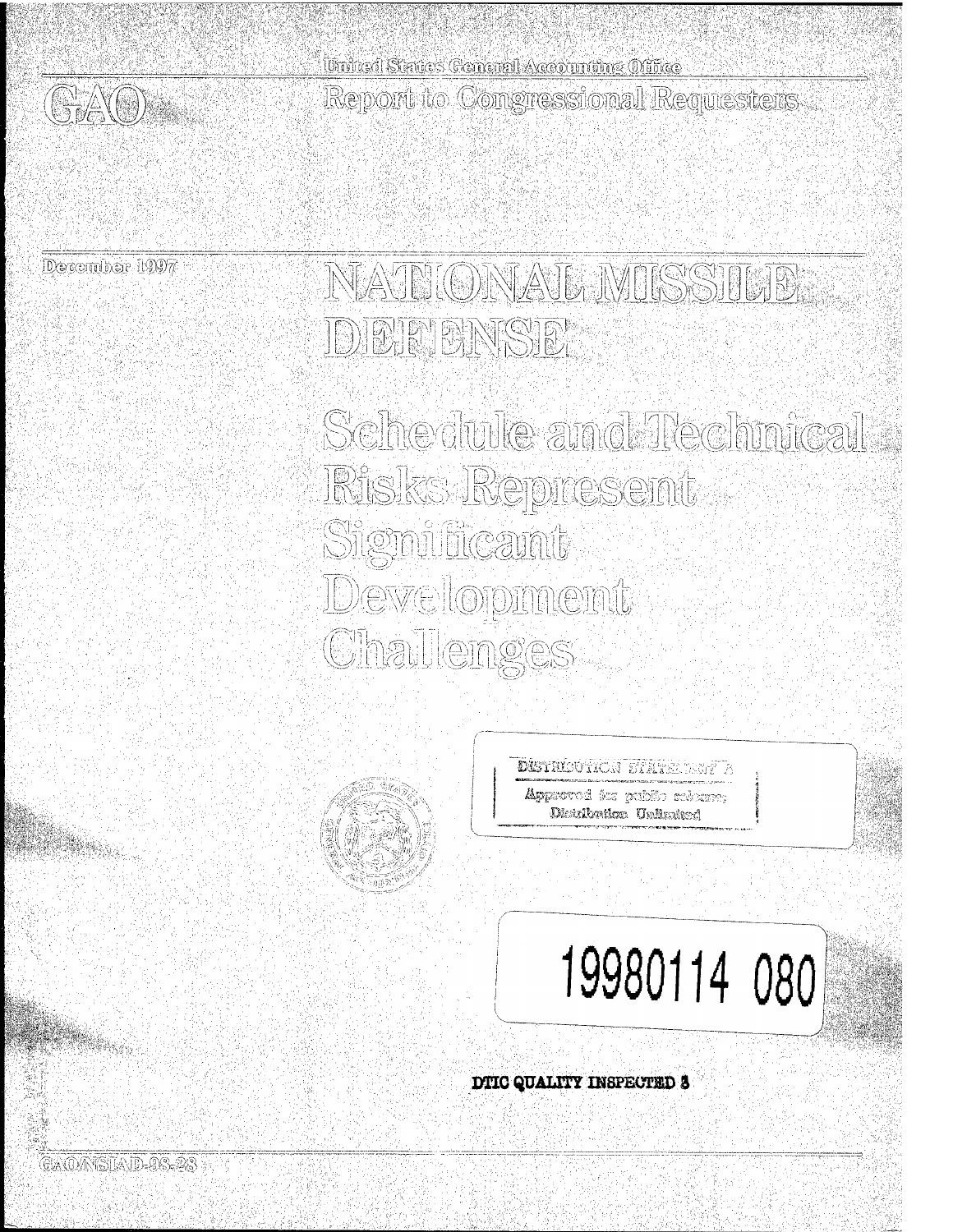# $\mathop{\rm GAO}\limits_{\substack{\text{United States} \\\text{Washington, II}}}$

#### **General Accounting Office Washington, D.C. 20548**

**National Security and International Affairs Division**

B-275013

December 12, 1997

The Honorable Carl Levin Ranking Minority Member Committee on Armed Services United States Senate

The Honorable Jeff Bingaman Ranking Minority Member Subcommittee on Strategic Forces Committee on Armed Services United States Senate

In response to your request, we are providing an initial assessment of the technical and schedule risks associated with the National Missile Defense (NMD) program. The Department of Defense (DOD) has indicated that it intends to ask for \$2.3 billion more for this program but has not released final plans showing how it intends to use the additional funds. The information provided in this letter is necessarily limited to the NMD acquisition strategy formally defined and approved by DOD as of September 19, 1997. Although changes are expected when final plans are released, the information in this letter should be a useful point of reference from which to analyze those new plans. We will continue to obtain information on these risks and other issues you asked us to examine.

**Background** While the Ballistic Missile Defense Organization (BMDO) had been developing and maturing technologies for use in an NMD system for a number of years, in October 1996.it began developing a specific NMD system to provide protection against limited ballistic missile attacks targeted at the United States. Its mission is to detect, identify, engage, intercept, and destroy threatening ballistic missiles prior to their impact on any of the 50 states. The program focuses on the development of a system that could support a deployment readiness review in fiscal year 2000. The review would determine whether the initial system has been adequately demonstrated and if the existing threat justifies deployment of an initial capability by fiscal year 2003. This plan is commonly referred to as the "3+3" program. Figure <sup>1</sup> shows the program schedule, assuming a decision in fiscal year 2000 to deploy the system.

## DTIC QUALITY INSPECTED 3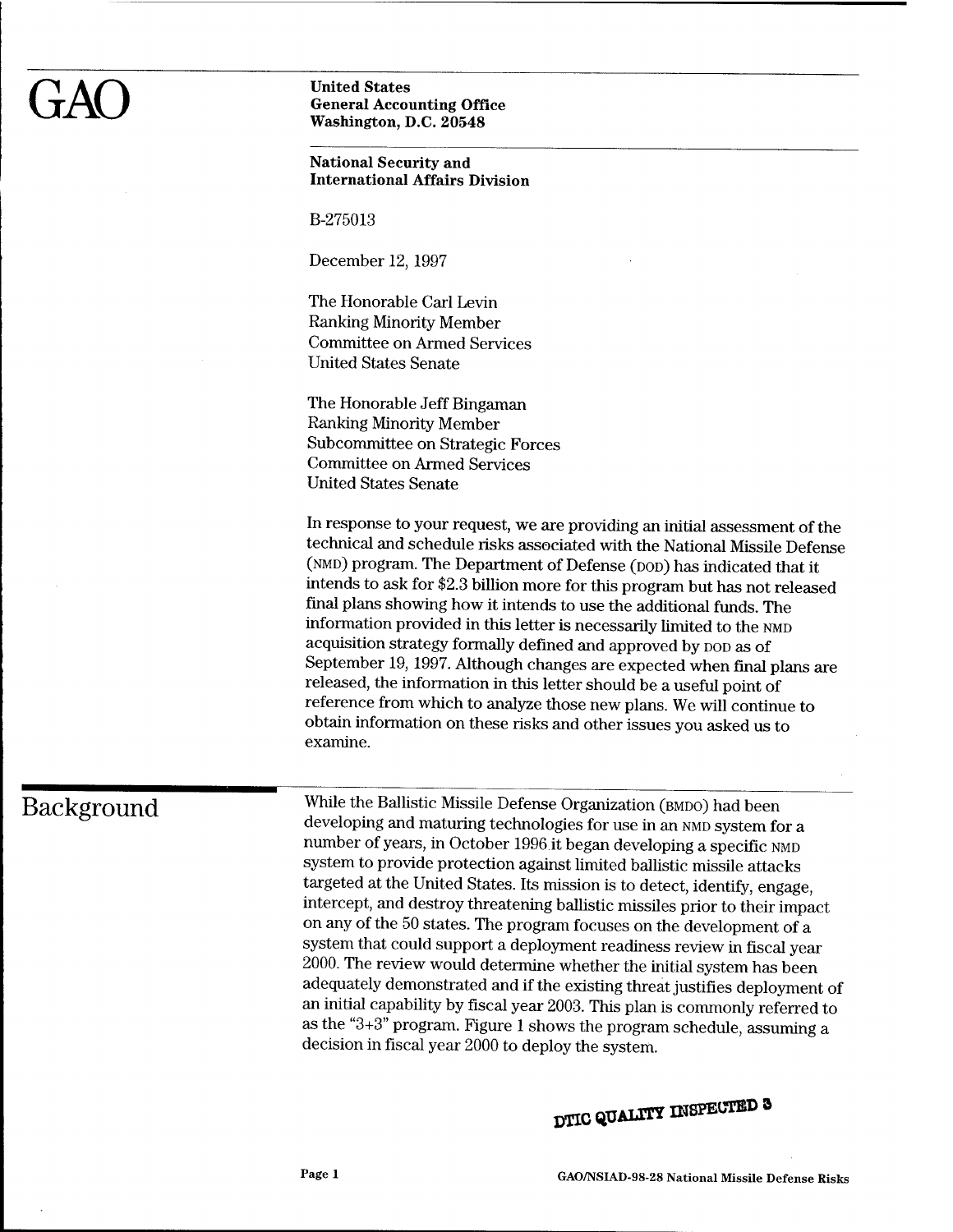#### **Figure 1: NMD Program Schedule**

| Task name                                                                | 1996 | 1997 | 1998          | 1999 | 2000 | 2001 | ٦<br>2002 | 2003 | 2004 |
|--------------------------------------------------------------------------|------|------|---------------|------|------|------|-----------|------|------|
| Start date for the<br>development of<br>the 3+3 Program                  |      |      |               |      |      |      |           |      |      |
| Prime Contract<br>Award                                                  |      |      |               |      |      |      |           |      |      |
| Integrated System<br>Test                                                |      |      | $\sim$ $\sim$ |      |      |      |           |      |      |
| Deployment<br><b>Readiness Review</b><br>(system deployment<br>decision) |      |      |               |      |      |      |           |      |      |
| Initial Operational<br>Capability                                        |      |      |               |      |      |      |           |      |      |

While DOD is still determining the specific design of the initial NMD system, its features will include (1) space-based and ground-based sensors to provide early warning of attacking missiles; (2) ground-based radars to identify and track the threatening warheads; (3) ground-based interceptors to collide with and destroy incoming warheads; and (4) a battle management, command, control, and communications system. The NMD system architecture would evolve over time through incorporation of advanced element technologies to defend against more sophisticated threats. For example, the Space and Missile Tracking System, a space-based sensor constellation of infrared tracking and discrimination satellites providing early-trajectory capabilities, will be added to the system at a later time.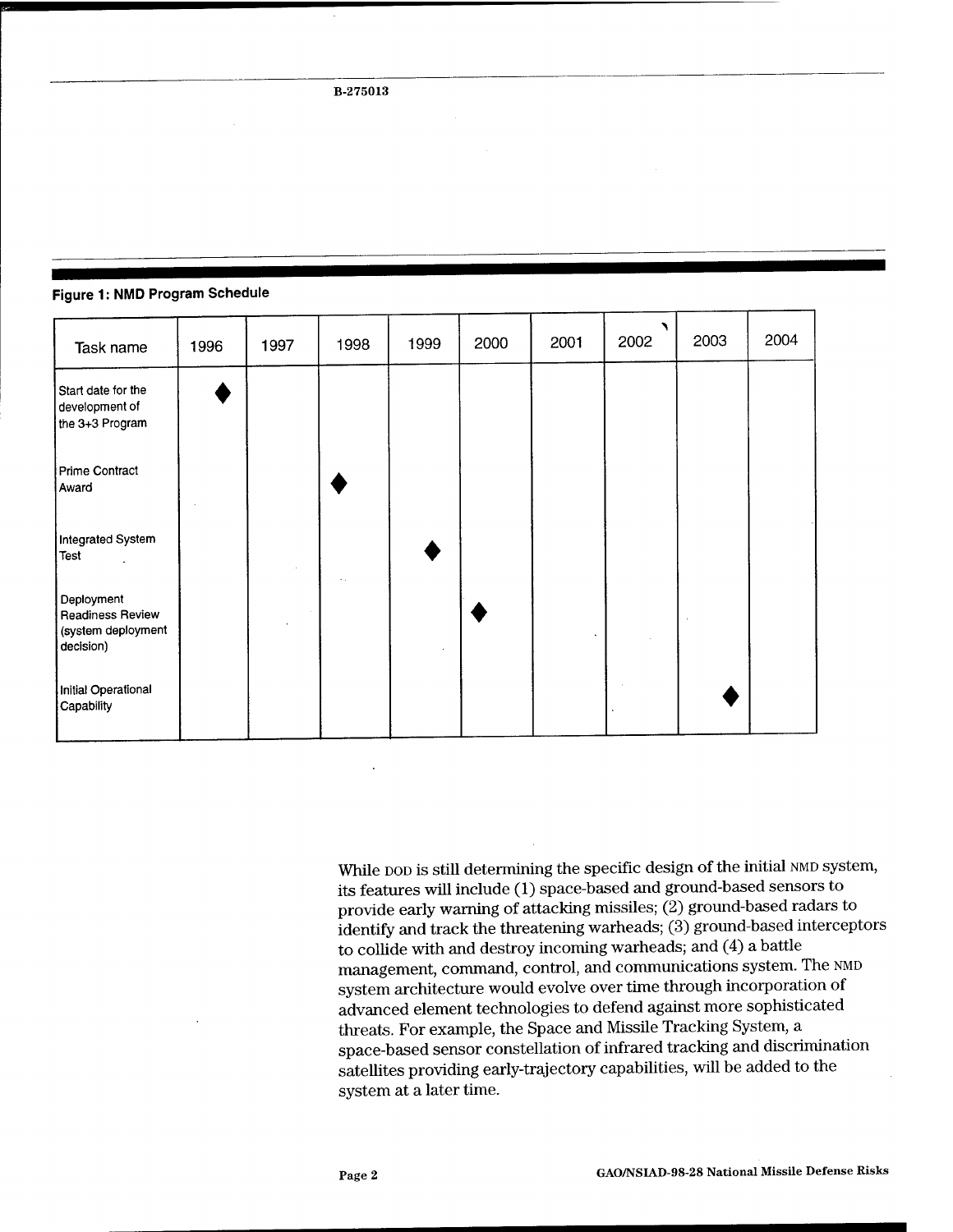| <b>Results in Brief</b>                                               | DOD faces significant challenges in the NMD program because of high<br>schedule and technical risks. Schedule risk is high because the schedule<br>requires a large number of activities to be completed in a relatively short<br>amount of time. The sequential nature of key development activities—such<br>as not being able to proceed in earnest until a prime NMD contractor is<br>selected in the spring of 1998—magnifies time pressures. Furthermore,<br>developing and deploying an NMD system in the 6 years allotted under the<br>3+3 program will be a significant challenge for DOD given its past history<br>with other weapon systems. For example, NMD's acquisition schedule is<br>about one-half as long as that of the only other U.S.-based ballistic missile<br>defense system. DOD acknowledges the high schedule risk.<br>Technical risks are high because the compressed development schedule<br>only allows limited testing. The NMD acquisition strategy calls for<br>conducting (1) one system test prior to the initial system deployment<br>decision—a test that would not include all system elements or involve<br>stressing conditions such as threats employing sophisticated<br>countermeasures or multiple warheads—and (2) one test of the integrated<br>ground-based interceptor before production of the interceptor's booster<br>element must begin. If subsequent tests reveal problems, costly redesign<br>or modification of already produced hardware may be required. |
|-----------------------------------------------------------------------|--------------------------------------------------------------------------------------------------------------------------------------------------------------------------------------------------------------------------------------------------------------------------------------------------------------------------------------------------------------------------------------------------------------------------------------------------------------------------------------------------------------------------------------------------------------------------------------------------------------------------------------------------------------------------------------------------------------------------------------------------------------------------------------------------------------------------------------------------------------------------------------------------------------------------------------------------------------------------------------------------------------------------------------------------------------------------------------------------------------------------------------------------------------------------------------------------------------------------------------------------------------------------------------------------------------------------------------------------------------------------------------------------------------------------------------------------------------------------------------------------------------------|
| <b>Compressed NMD</b><br><b>Schedule Presents</b><br>Challenges       | Under the formally defined acquisition strategy, a large number of<br>activities need to be completed in a relatively short time frame, and recent<br>slips in program events have increased the program's schedule risk. DOD<br>and BMDO officials have acknowledged the high schedule risk. According to<br>testimony by the former Under Secretary of Defense for Acquisition and<br>Technology, the program's schedule will remain high risk despite planned<br>funding increases recommended by the recent Quadrennial Defense<br>Review (QDR). DOD does not yet have a firm plan for how the additional<br>funds will be used. Developing the NMD system will present pop with<br>significant challenges. The NMD schedule is shorter than most other major<br>system acquisition programs.                                                                                                                                                                                                                                                                                                                                                                                                                                                                                                                                                                                                                                                                                                                  |
| Many Activities Must Be<br>Accomplished in Short<br><b>Time Frame</b> | Even though the NMD development program officially began in<br>October 1996, many development activities cannot proceed in earnest until<br>BMDO selects a firm to serve as the prime contractor for the system. This<br>underlines the sequential nature of many planned development activities.<br>BMDO does not expect to complete this selection process until the spring of<br>1998. Then, the final design process cannot begin until the selected prime                                                                                                                                                                                                                                                                                                                                                                                                                                                                                                                                                                                                                                                                                                                                                                                                                                                                                                                                                                                                                                                     |

J.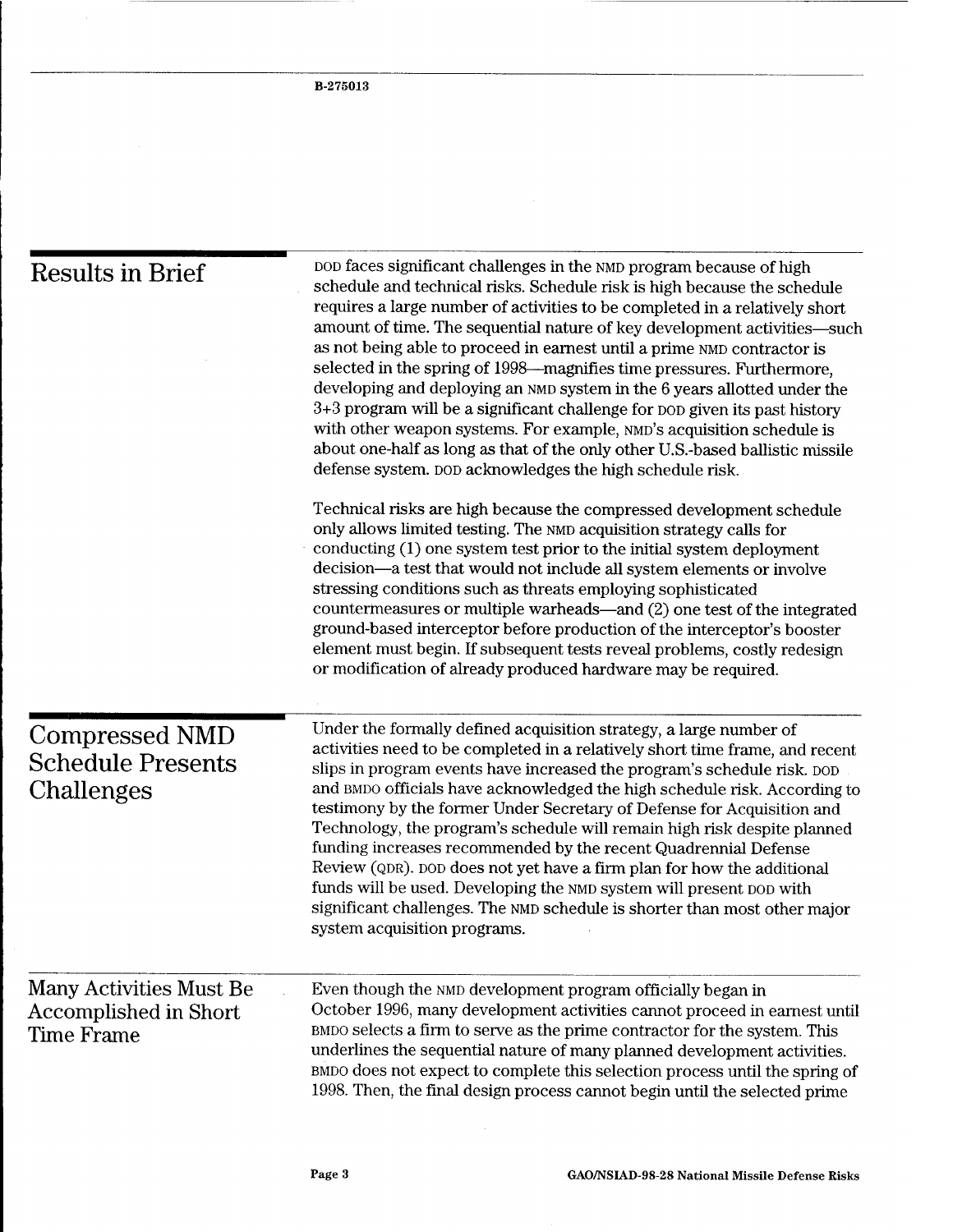|                                                                                     | contractor has time to examine and analyze the requirements and<br>architectures. For example, one of the prime contractor's responsibilities<br>will be to develop and procure one or more radars for the system. There<br>are two radar candidates, and until the prime contractor has had time to<br>examine them, analyze their performance in selected settings and<br>architectures, and make a selection of one or more of the candidates, the<br>radar procurement process cannot begin. Similarly, the acquisition of the<br>booster for the ground-based interceptor cannot begin until the prime<br>contractor has assessed the alternatives, which include developing a new<br>booster, using an existing booster, or modifying an existing design to meet<br>the NMD requirements. |
|-------------------------------------------------------------------------------------|-------------------------------------------------------------------------------------------------------------------------------------------------------------------------------------------------------------------------------------------------------------------------------------------------------------------------------------------------------------------------------------------------------------------------------------------------------------------------------------------------------------------------------------------------------------------------------------------------------------------------------------------------------------------------------------------------------------------------------------------------------------------------------------------------|
|                                                                                     | Furthermore, a number of activities are dependent on the final system<br>design. For example, after the design is determined, sites will have to be<br>selected. DOD will have to obtain land, build or modify facilities, and<br>conduct environmental impact studies. According to a preliminary analysis<br>by the NMD system engineering contractor, <sup>1</sup> the ability to $(1)$ construct and<br>install radars and interceptor communication sites in the 3-year<br>deployment window; (2) obtain easements, land, and rights-of-way for<br>sites; and (3) conduct environmental impact studies by 2003 will present a<br>significant challenge.                                                                                                                                    |
| <b>Recent Delays Have</b><br><b>Increased Schedule Risk</b>                         | Recent delays have increased schedule risk. Since the 3+3 program was<br>approved, BMDO has experienced a 7-month delay in establishing the joint<br>program office to manage the acquisition and a 6-month delay in awarding<br>concept definition contracts leading to the selection of a prime contractor.<br>Also, a sensor flight-test failure resulted in a 6-month testing delay. <sup>2</sup><br>According to the former Under Secretary of Defense for Acquisition and<br>Technology, these slips have increased the schedule risk.                                                                                                                                                                                                                                                    |
| <b>Schedule Risk Will Remain</b><br><b>High Despite Funding</b><br><b>Increases</b> | DOD officials have acknowledged the high risk involved in the schedule. In<br>order to help maintain the fiscal year 2003 deployment option, the<br>Department's recent QDR recommended significant increases in program<br>funding through fiscal year 2000. The QDR was commissioned to provide a<br>comprehensive examination of the defense strategy, force structure, force<br>modernization plans, infrastructure, budget plan, and other elements of                                                                                                                                                                                                                                                                                                                                     |
|                                                                                     | <sup>1</sup> The system engineering contractor is responsible for helping the NMD project office generate, verify,<br>and validate requirements while the prime contractor will be responsible for designing, developing,<br>integrating, and testing the NMD system.                                                                                                                                                                                                                                                                                                                                                                                                                                                                                                                           |

<sup>2</sup>This test was rescheduled and flown in June 1997, and according to BMDO, the test was successful.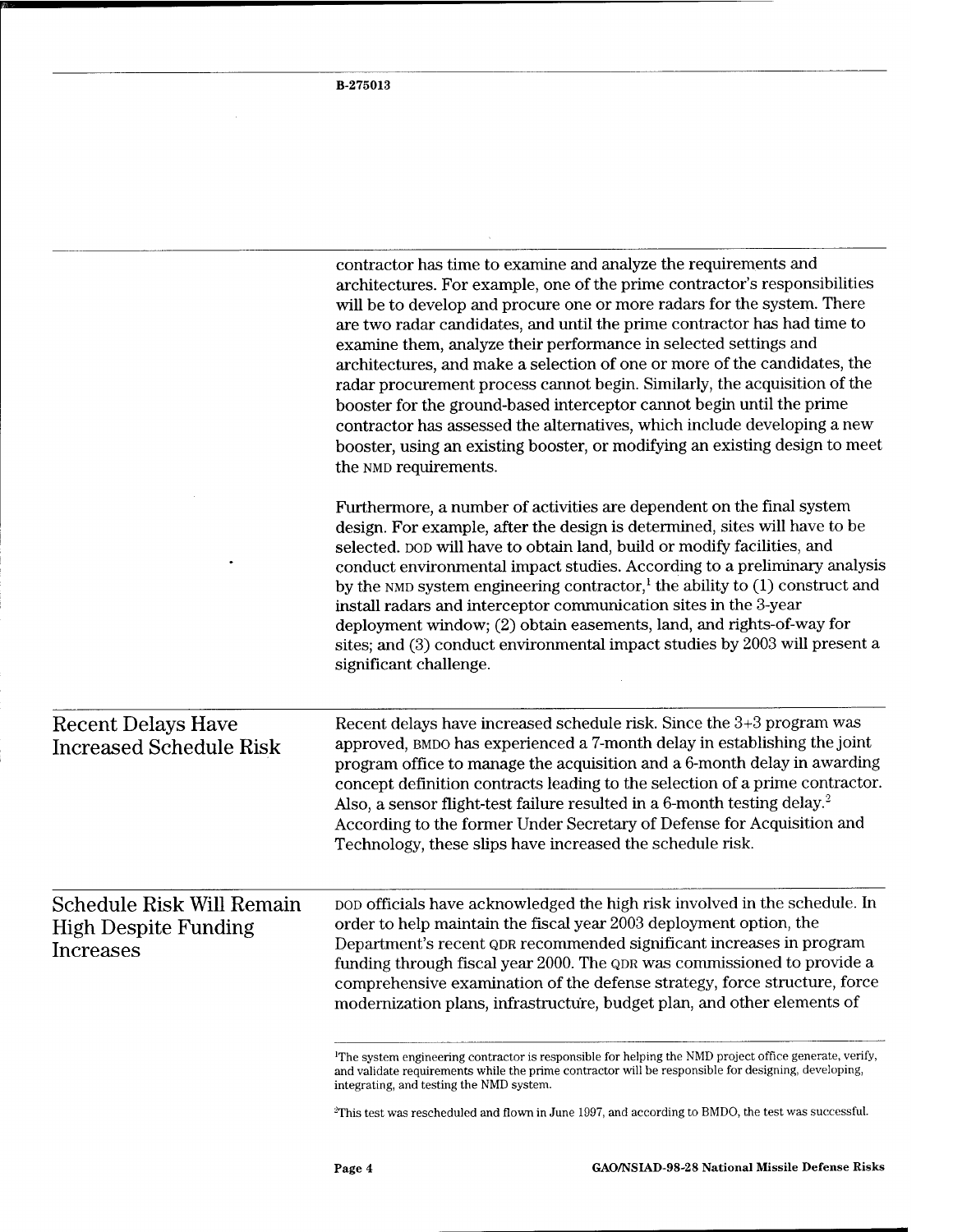|                                                                                          | the defense program and policies. It considered three alternatives for<br>dealing with the future of the NMD program. Two of the alternatives would<br>have slipped the earliest possible schedule for system deployment to a<br>date later than fiscal year 2003. The alternative selected in the QDR is<br>predicated on adding an estimated \$2.3 billion to the program in fiscal<br>year 1998 through fiscal year 2003, while retaining the potential<br>deployment of the system in fiscal year 2003. However, according to the<br>former Under Secretary of Defense for Acquisition and Technology, the<br>additional funding will not reduce the high schedule risk inherent in the<br>program. DOD does not yet have a firm plan for how the additional funds<br>will be used. |
|------------------------------------------------------------------------------------------|-----------------------------------------------------------------------------------------------------------------------------------------------------------------------------------------------------------------------------------------------------------------------------------------------------------------------------------------------------------------------------------------------------------------------------------------------------------------------------------------------------------------------------------------------------------------------------------------------------------------------------------------------------------------------------------------------------------------------------------------------------------------------------------------|
| <b>Acquisition Schedule Is</b><br><b>Shorter Than Most Other</b><br><b>Major Systems</b> | The acquisition schedule is about one-half as long as the Safeguard's—the<br>only other U.S.-based ballistic missile defense system. <sup>3</sup> The NMD schedule<br>is also shorter than schedules projected for acquisition of most other U.S.<br>missile defense programs. For example, the Theater High Altitude Area<br>Defense program is currently projected to require 13 years to reach its first<br>unit-equipped milestone. The Patriot PAC-3 system is projected to take<br>5 years from the beginning of engineering and manufacturing development<br>to reach the first unit-equipped date, even though it is only a modification<br>to an existing air defense system.                                                                                                  |
|                                                                                          | The NMD acquisition schedule is also shorter than the average time<br>projected to acquire and field 59 other major weapon systems that we<br>examined. <sup>4</sup> These are the programs for which DOD had Selected<br>Acquisition Reports in December 1996. These systems are projected to<br>take an average of just under 10 years from the beginning of their<br>development until they reach an initial operating capability date. The<br>estimated fielding times for the 59 programs ranged from 5 years to<br>19 years. (See app. I.)                                                                                                                                                                                                                                        |

<sup>•&#</sup>x27;Development of Safeguard system components began in 1963 and the system's single site at Grand Forks, North Dakota, achieved full operational capability in 1975. The program was terminated in 1976.

<sup>4</sup>We reviewed all of the December 31,1996, Selected Acquisition Reports for systems that contained both (1) an acquisition milestone I date (approval to begin developing a new system) or a milestone II date (approval to begin engineering and manufacturing development) and (2) an initial operating capability date. We measured the time estimated from either milestones <sup>I</sup> or II to the initial operating capability date for the 59 programs that met that criteria. The mean time between these milestones was 9.9 years. The median was 9.1 years.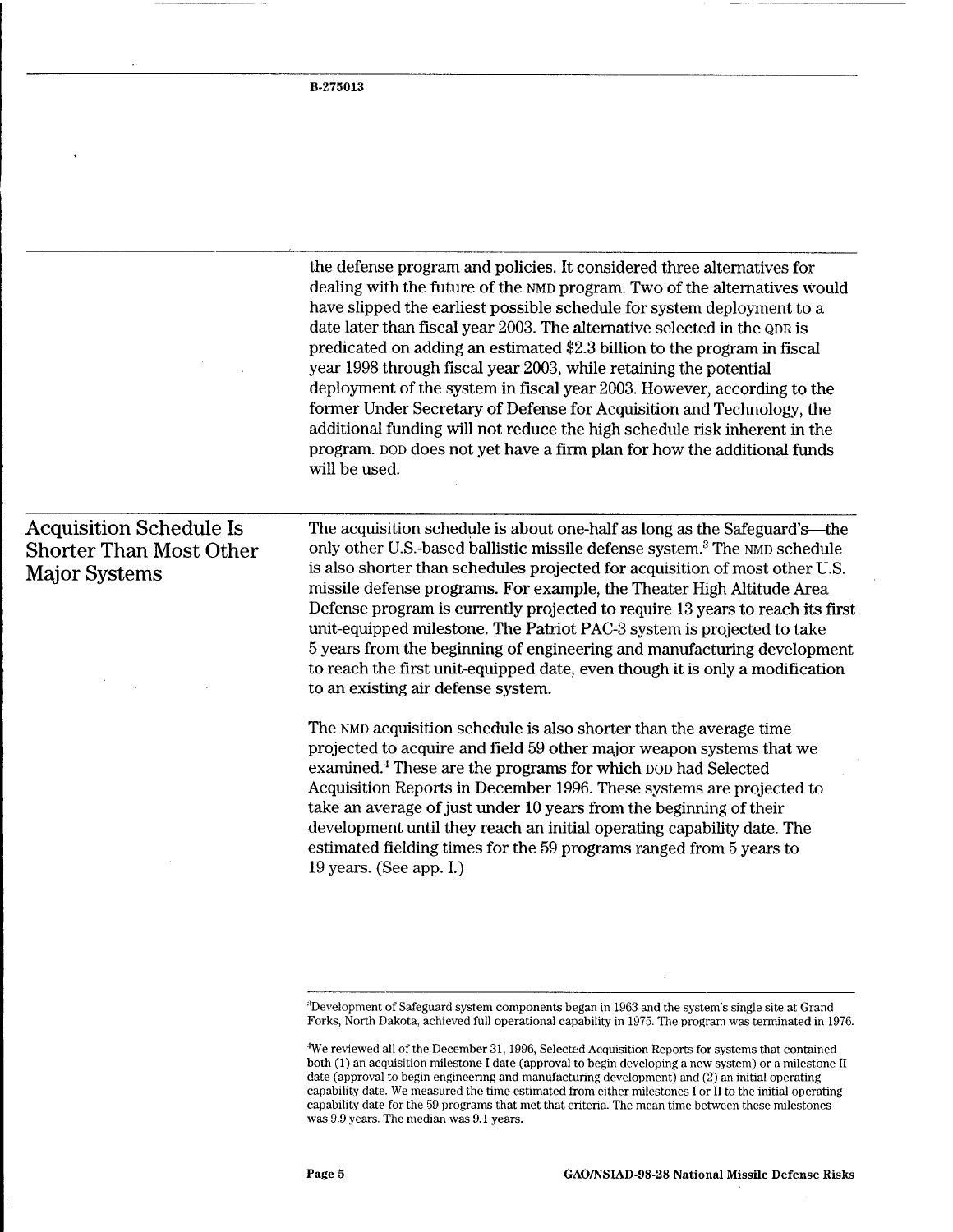| Limited Testing<br><b>Planned Before</b><br><b>Possible Deployment</b><br>Decision in Fiscal<br>Year 2000 | Because of the compressed development schedule, only a limited amount<br>of flight test data will be available for the system deployment decision in<br>fiscal year 2000. By that time, BMDO will have conducted only one<br>system-level flight test, and that test may not include all system elements<br>or involve stressing conditions such as targets that employ sophisticated<br>countermeasures or multiple warheads. As a result, not all technical<br>issues, such as discrimination, <sup>5</sup> will be resolved by the time of the<br>deployment review. Also, the current schedule will permit only a single<br>test of the integrated ground-based interceptor before production of the<br>interceptor's booster element <sup>6</sup> must begin. If subsequent tests reveal<br>problems, costly redesign or modification of already produced hardware<br>may be required. |
|-----------------------------------------------------------------------------------------------------------|---------------------------------------------------------------------------------------------------------------------------------------------------------------------------------------------------------------------------------------------------------------------------------------------------------------------------------------------------------------------------------------------------------------------------------------------------------------------------------------------------------------------------------------------------------------------------------------------------------------------------------------------------------------------------------------------------------------------------------------------------------------------------------------------------------------------------------------------------------------------------------------------|
| Few Flight Tests Prior to<br><b>Deployment Decision</b>                                                   | The current development schedule provides for only three flight intercept<br>tests prior to the fiscal year 2000 deployment decision. Only one of these<br>will be an integrated system test, and that test will not be comprehensive<br>because it will not include all system elements. If the test fails, the<br>deployment review would be left with only ground test data and<br>partial-system flight data when considering the deployment option. This<br>presents a high performance and schedule risk to the program. According<br>to BMDO, the lack of back-up test hardware is a primary contributor to<br>program risk. For example, this lack of a back-up target caused the<br>6-month delay in rescheduling the sensor flight test after the January 1997<br>test failure.                                                                                                   |
|                                                                                                           | Additionally, the single integrated system test planned prior to the fiscal<br>year 2000 deployment review will not assess the NMD system's capabilities<br>against stressing threats such as those that use sophisticated<br>countermeasures or multiple warheads. The test is to be conducted<br>against a single target with only simple countermeasures such as decoys.<br>No test against multiple warheads is planned.                                                                                                                                                                                                                                                                                                                                                                                                                                                                |
|                                                                                                           | The integrated system test, as currently planned, will not include all<br>elements of the planned system. For example, the current plan is to use a<br>payload launch vehicle rather than the actual ground-based interceptor<br>booster because, according to NMD program officials, it will probably not                                                                                                                                                                                                                                                                                                                                                                                                                                                                                                                                                                                  |
|                                                                                                           | <sup>5</sup> Discrimination is the system's ability to distinguish between warheads and other, nonthreatening<br>objects such as decoys and debris that may be present and detected by radars and other sensors.<br>The ground-based intercentor will consist of a booster and an exo-atmospheric kill vehicle. The                                                                                                                                                                                                                                                                                                                                                                                                                                                                                                                                                                         |

**B-275013**

<sup>&#</sup>x27;The ground-based interceptor will consist of a booster and an exo-atmospheric kill vehicle. The booster is to propel the kill vehicle to a point in space near the attacking warhead. The kill vehicle is to locate, identify, and collide with the attacking warhead.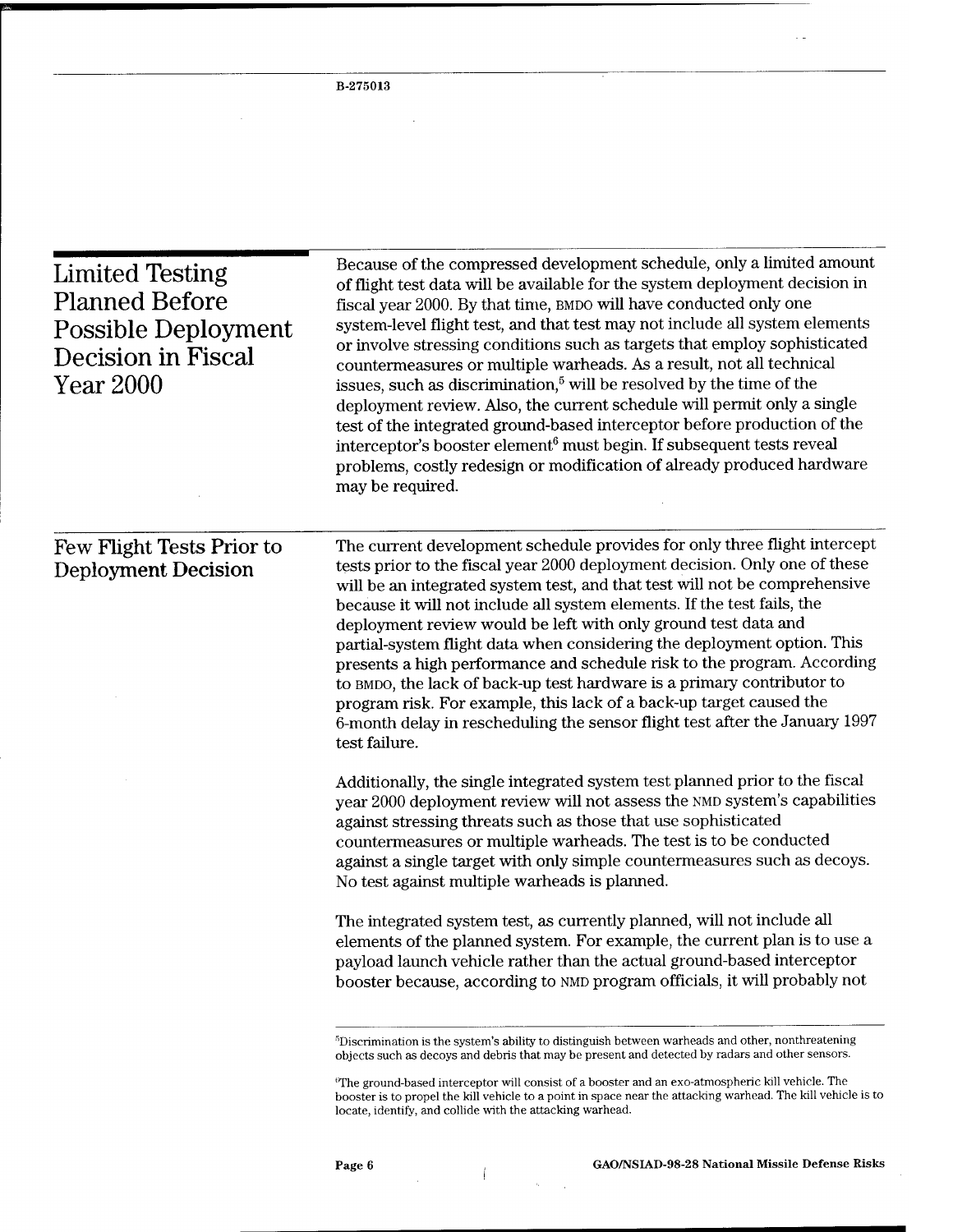B-275013

 $\ddot{\phantom{a}}$ 

 $\hat{\boldsymbol{\beta}}$ 

|                                                                  | be available in time for the test. A lack of flight test data on the booster<br>before the deployment review could impact the credibility of the<br>interceptor's performance evaluation as well as the overall system<br>assessment. According to the NMD program's system engineering<br>contractor, there is a high risk that the evaluation of the NMD capability will<br>be incomplete or not representative of the true system capability. DOD<br>acknowledged the testing limitations and they were highlighted in the<br>program's own risk assessment.                                                                                                                                                                                                                                                                                                                                                                                                                                                                                                                                                                                                                                                                                                                                           |
|------------------------------------------------------------------|-----------------------------------------------------------------------------------------------------------------------------------------------------------------------------------------------------------------------------------------------------------------------------------------------------------------------------------------------------------------------------------------------------------------------------------------------------------------------------------------------------------------------------------------------------------------------------------------------------------------------------------------------------------------------------------------------------------------------------------------------------------------------------------------------------------------------------------------------------------------------------------------------------------------------------------------------------------------------------------------------------------------------------------------------------------------------------------------------------------------------------------------------------------------------------------------------------------------------------------------------------------------------------------------------------------|
| <b>Some Technical Issues Will</b><br>Not Be Resolved in Tests    | There are a number of technical concerns that will not be resolved by the<br>time of the potential fiscal year 2000 deployment decision. For example,<br>bop still has not shown that the type of interceptors planned for the<br>system—hit-to-kill interceptors—can provide a reliable defense under<br>stressing conditions. To date, there have been very few tests of hit-to-kill<br>interceptors and even fewer successful intercepts. Of the 20 intercept<br>attempts since the early 1980s, only 6, or about 30 percent, have been<br>successful. While these intercepts provide proof of the principle of<br>hit-to-kill intercept, they do not demonstrate that the concept can be<br>employed reliably or under stressing conditions.                                                                                                                                                                                                                                                                                                                                                                                                                                                                                                                                                          |
|                                                                  | Also, according to the system engineering contractor, the test program will<br>not test system-level discrimination capabilities sufficiently to ensure that<br>requirements can be met. The accurate discrimination of incoming threat<br>objects from nonthreatening objects such as decoys and debris that may<br>be present is vital to the system's ability to successfully defend the United<br>States from an attack. Without discrimination, too many interceptors may<br>be wasted on nonthreatening objects and attacking warheads could escape<br>identification. To perform the discrimination task, data from a number of<br>different types of sensors---both internal and external to the system---will<br>have to be obtained, correlated, associated, or fused by the battle<br>management, command, control, and communications system. According<br>to the system engineering contractor, NMD system discrimination<br>requirements will exceed previous experience and a number of concerns<br>exist. These include concerns about the development and validation of<br>algorithms for (1) optical and infrared sensor discrimination, (2) fusing<br>data from sensors of different technologies, and (3) resolving any<br>differences or ambiguities between radar and optical data. |
| Limited Number of<br><b>Interceptor Tests</b><br>Represents Risk | The tentative schedule for the ground-based interceptor shows that<br>full-scale production would need to start by January 2000 to achieve an<br>initial operating capability by 2003. To meet this schedule, pop would have                                                                                                                                                                                                                                                                                                                                                                                                                                                                                                                                                                                                                                                                                                                                                                                                                                                                                                                                                                                                                                                                              |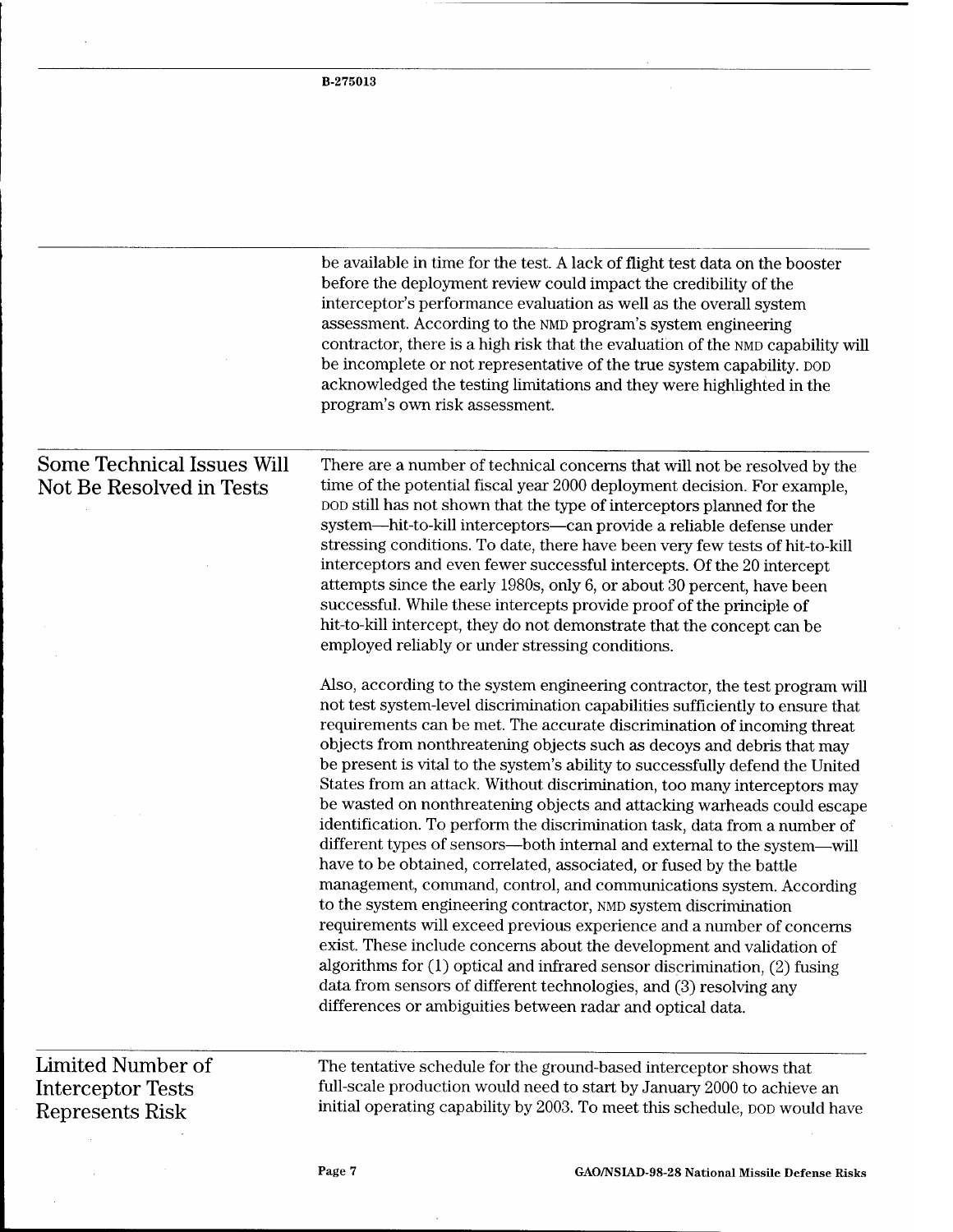$\sim$ 

|                          | to award the contract for interceptor production after only one flight test<br>of the combined booster and its designated kill vehicle. If subsequent tests<br>reveal problems, the design may have to be revised and costly,<br>time-consuming changes made.                                                                                                                                                                                                                                                                                                                                                                                                                                                                                                                                                                                                                                                                                                                                                                                                  |
|--------------------------|----------------------------------------------------------------------------------------------------------------------------------------------------------------------------------------------------------------------------------------------------------------------------------------------------------------------------------------------------------------------------------------------------------------------------------------------------------------------------------------------------------------------------------------------------------------------------------------------------------------------------------------------------------------------------------------------------------------------------------------------------------------------------------------------------------------------------------------------------------------------------------------------------------------------------------------------------------------------------------------------------------------------------------------------------------------|
| <b>Agency Comments</b>   | In commenting on a draft of this report, DOD concurred that the NMD<br>program faces significant challenges because of high schedule and<br>technical risk. It also stated that the report is generally accurate, but<br>provided some clarifying comments on the program's status, comparison<br>of certain flight tests, and impact of testing and test hardware on risk.<br>DOD's comments and our evaluation are presented in appendix II. DOD also<br>provided technical comments, which we incorporated as appropriate.                                                                                                                                                                                                                                                                                                                                                                                                                                                                                                                                  |
| Scope and<br>Methodology | To assess the NMD program's schedule and technical risks, we reviewed<br>available program plans, test plans, milestone schedules, requirements<br>documents, and management reports. To determine the level of risk and<br>major factors contributing to it, we analyzed the program's status, strategy<br>for accomplishing the remaining development work and meeting fielding<br>requirements, and approaches to demonstrating the system's capabilities<br>and military suitability. We also discussed schedule and technical risks<br>and plans for mitigating them with officials at the Ballistic Missile Defense<br>Office, Washington, D.C.; the Office of the Director, Operational Test and<br>Evaluation, Alexandria, Virginia; and the Army NMD Project Office,<br>Huntsville, Alabama. To provide a basis for comparison with the NMD<br>program schedule, we obtained schedule data for 59 other major<br>acquisition programs from DOD's Selected Acquisition Reports.<br>We conducted our work from September 1996 through September 1997 in |
|                          | accordance with generally accepted government auditing standards.<br>As agreed with your office, unless you publicly announce its contents<br>earliler, we plan no further distribution of this report until 30 days from its<br>issue date. At that time, we will send copies of this report to other<br>interested congressional committees, the Secretary of Defense, and the<br>Directors of the Ballistic Missile Defense Organization and the Office of<br>Management and Budget. Copies will also be made available to others<br>upon request.                                                                                                                                                                                                                                                                                                                                                                                                                                                                                                          |

 $\bar{z}$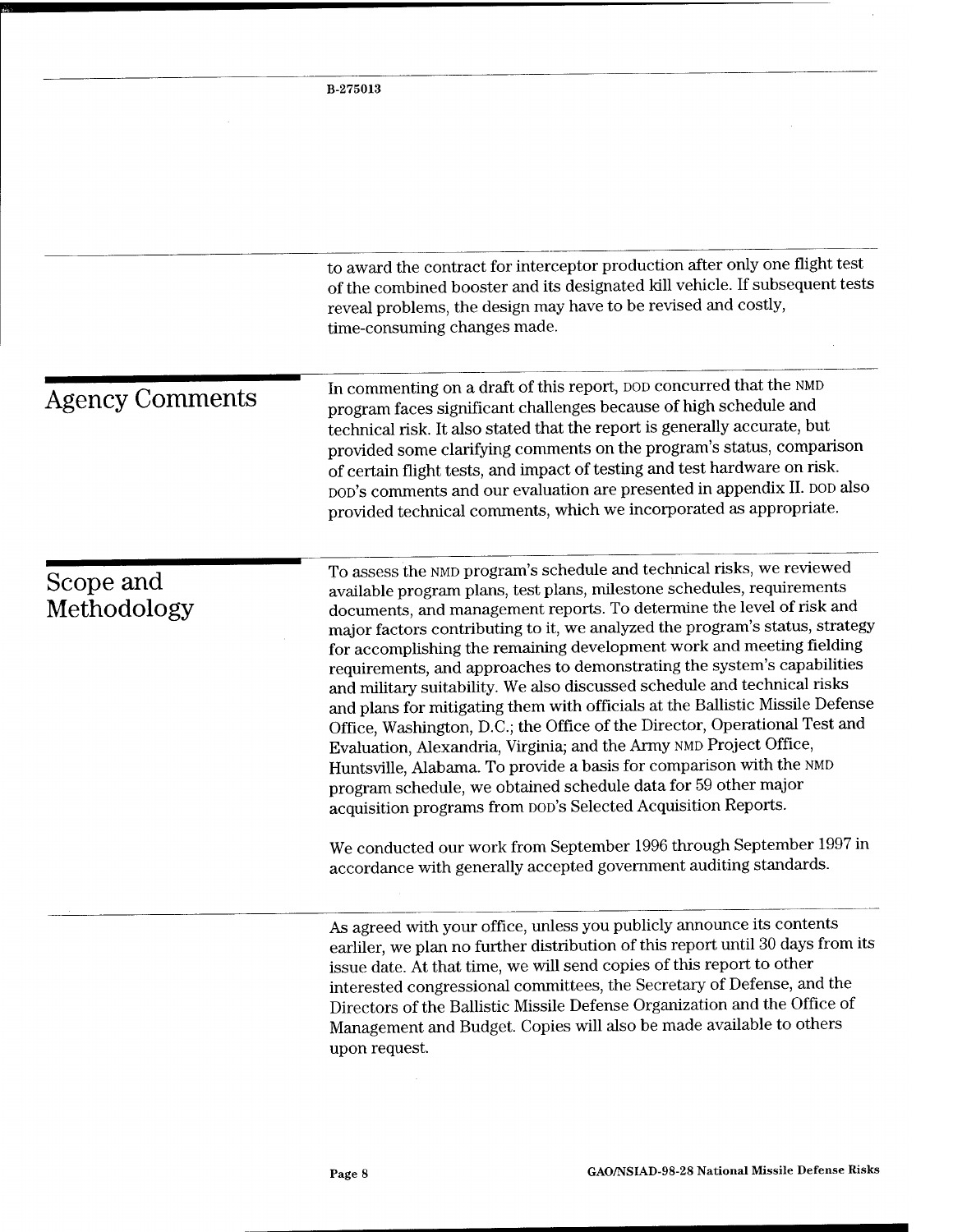If you or your staff have questions concerning this report, please contact me at (202) 512-4841. The major contributors to this report were Lee Edwards, Bobby Hall, and Tom Hopp.

*^Qj^o^*

Allen Li Associate Director Defense Acquisitions Issues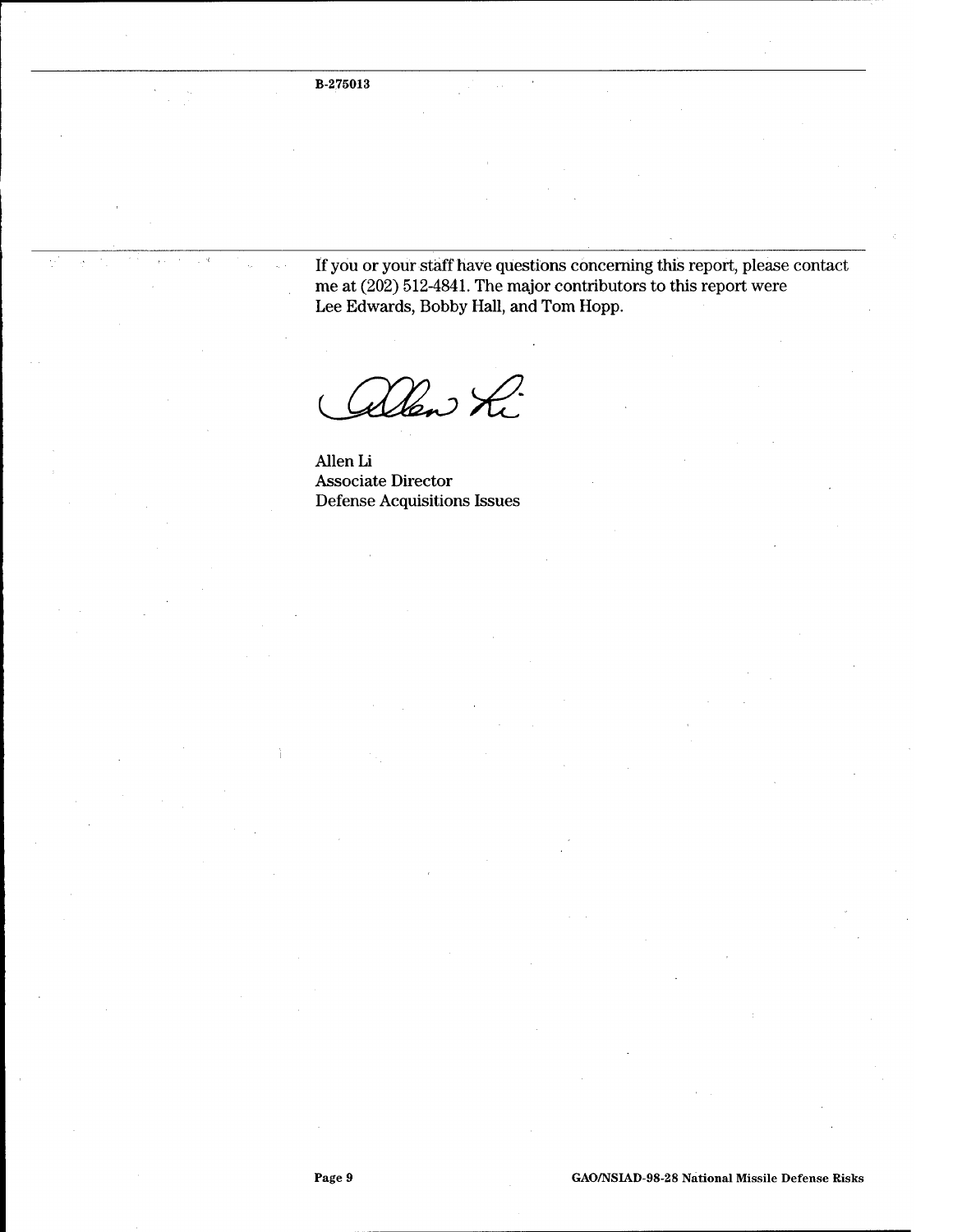## Appendix I Time Required to Develop and Field Major Systems

|                                                                 |                          | Initial operational | <b>Elapsed time</b> |
|-----------------------------------------------------------------|--------------------------|---------------------|---------------------|
| <b>System</b>                                                   | <b>Begin development</b> | capability          | (years)             |
| Program 1ª                                                      | p                        | a                   | 7                   |
| Joint Direct Attack Munition for F/A-18                         | Oct. 1993                | Sept. 1999          | 6                   |
| <b>Brilliant Anti-Tank</b>                                      | Feb. 1985                | Nov. 1999           | 15                  |
| Army Tactical Missile System Block II                           | May 1995 <sup>b</sup>    | Mar. 2004           | 9                   |
| Program 3 <sup>ª</sup>                                          | c                        | a                   | 8                   |
| Longbow Apache-Airframe Modifications                           | Aug. 1985                | Oct. 1998           | 13                  |
| Sense and Destroy Armor                                         | Mar. 1988 <sup>b</sup>   | <b>July 1999</b>    | 11                  |
| Javelin                                                         | May 1986                 | Oct. 1996           | 10                  |
| Comanche Program                                                | <b>June 1988</b>         | <b>July 2006</b>    | 18                  |
| Program 4 <sup>ª</sup>                                          | c                        | a                   | - 8                 |
| Program 5 <sup>a</sup>                                          | p                        | a                   | $\overline{7}$      |
| $F-22$                                                          | Oct. 1986                | Nov. 2004           | 18                  |
| Advanced Medium Range Air-to-Air Missile                        | Nov. 1978                | Sept. 1991          | 13                  |
| Navy EHF SATCOM Program                                         | Jan. 1982 <sup>b</sup>   | Apr. 1994           | 12                  |
| DDG-51 Guided Missile Destroyer                                 | <b>June 1981</b>         | Feb. 1993           | 12                  |
| New SSN/New Attack Submarine                                    | Aug. 1994                | Oct. 2005           | 11                  |
| High Speed Nuclear Attack Submarine                             | Dec. 1983                | May 1997            | 13                  |
| <b>Trident II Missile</b>                                       | Oct. 1977                | Mar. 1990           | 12                  |
| Airborne Warning and Control System Radar System Improvement    | Dec. 1988 <sup>b</sup>   | Dec. 1999           | 11                  |
| <b>Joint Stars</b>                                              | Sept. 1985 <sup>b</sup>  | Sept. 1997          | 12                  |
| Minuteman III Guidance Replacement Program                      | Aug. 1993                | Jan. 2000           | 6                   |
| Minuteman III Propulsion Replacement Program                    | June 1994 <sup>b</sup>   | Jan. 2002           | 8                   |
| Program 7 <sup>a</sup>                                          | p                        | a                   | 11                  |
| Abrams Tank Upgrade                                             | Feb. 1985 <sup>b</sup>   | Feb. 1993           | 8                   |
| Army Tactical Missile System-Antipersonnel/Antimateriel Warhead | Feb. 1986 <sup>b</sup>   | Aug. 1990           | 5                   |
| Longbow Hellfire                                                | Aug. 1985                | <b>July 1998</b>    | 13                  |
| Cooperative Engagement Capability                               | May 1995 <sup>b</sup>    | <b>July 2000</b>    | 5                   |
| Hawkeye (mission computer upgrade only)                         | Sept. 1994 <sup>b</sup>  | <b>June 1999</b>    | 5                   |
| LHD1 Amphibious Assault Ship                                    | Oct. 1981                | Nov. 1990           | 9                   |
| Program 8 <sup>a</sup>                                          | c                        | a                   | 11                  |
| MIDS-LVT                                                        | Dec. 1993 <sup>b</sup>   | Apr. 2000           | 6                   |
| Multi-Mission Helicopter Upgrade (SH-60R)                       | July 1993 <sup>b</sup>   | Oct. 2002           | 9                   |
| Tomahawk Improvement Program (RGM-109)                          | Sept. 1994 <sup>b</sup>  | Aug. 2000           | 6                   |
| Marine Corps H-1 Upgrade Program                                | Oct. 1996 <sup>b</sup>   | <b>June 2005</b>    | 9                   |
| Jet Flight Training System                                      | Sept. 1984               | Apr. 1993           | 9                   |
| Strategic Sealift                                               | Aug. 1992                | Jan. 1998           | 5                   |
| Coastal Minehunter Ship (MHC-51)                                | <b>June 1986</b>         | Sept. 1996          | 10                  |
|                                                                 |                          |                     |                     |

(continued)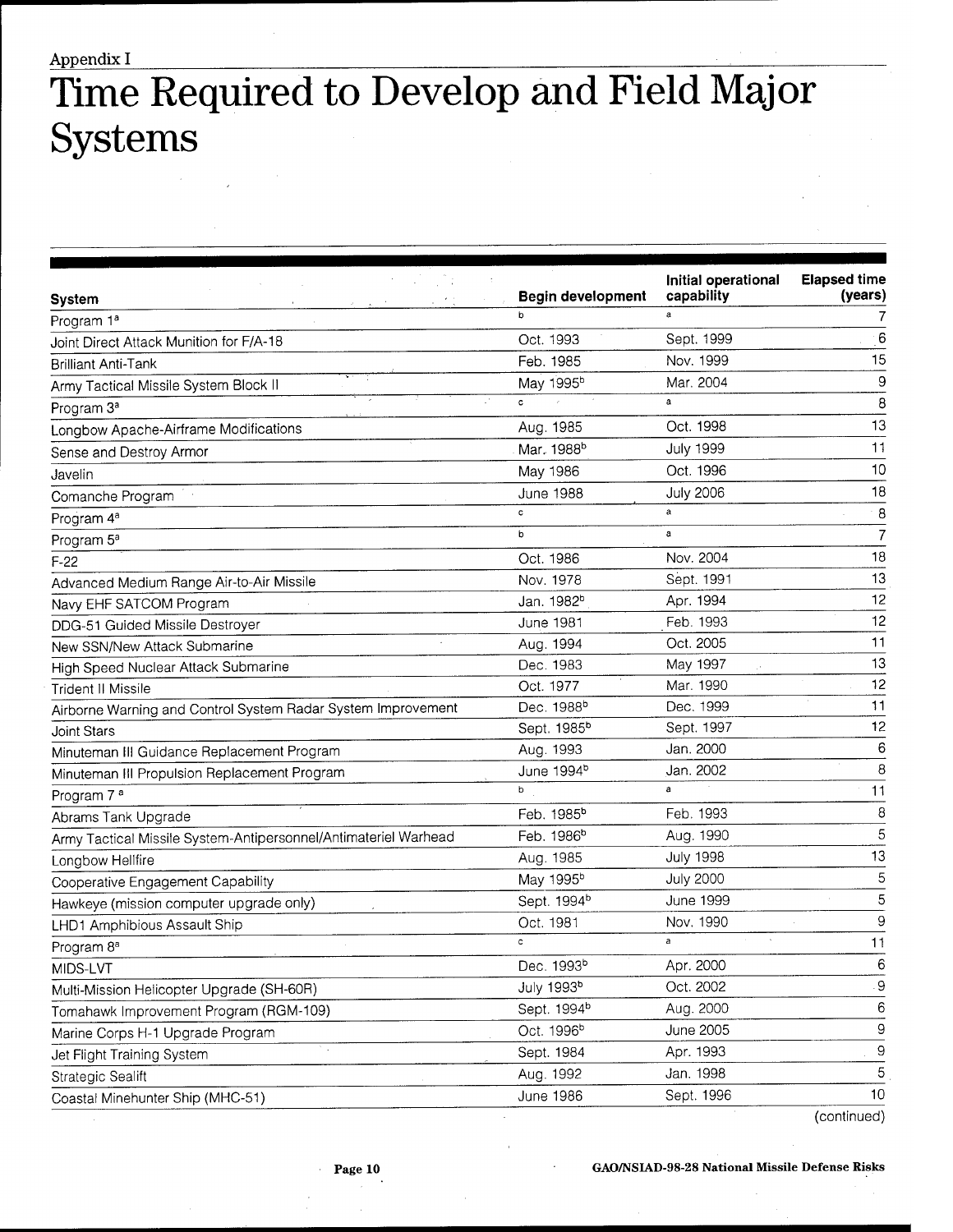#### **Appendix I Time Required to Develop and Field Major Systems**

| System                                                                | <b>Begin development</b> | Initial operational<br>capability | <b>Elapsed time</b><br>(years) |
|-----------------------------------------------------------------------|--------------------------|-----------------------------------|--------------------------------|
| F/A-18E/F Naval Strike Fighter (Hornet)                               | May 1992 <sup>b</sup>    | Sept. 2000                        | 8                              |
| Joint Services Advanced Vertical Lift Aircraft                        | Dec. 1982                | <b>July 2001</b>                  | 19                             |
| AOE6 Class Fast Combat Support Ship                                   | <b>July 1982</b>         | June 1995                         | 13                             |
| Advanced Amphibious Assault Vehicle                                   | Mar. 1995                | June 2006                         | 11                             |
| B-1B Mission Upgrade Program-Computer                                 | Apr. 1993                | Dec. 2001                         | 9                              |
| Advanced Field Artillery Tactical Data System                         | May 1984                 | Jan. 1997                         | 13                             |
| Crusader Field Artillery System                                       | Nov. 1994                | <b>June 2006</b>                  | 12                             |
| Combat Service Support System Version 3                               | Dec. 1990                | Oct. 1997                         | 7                              |
| Forward Area Air Defense Command, Control, and Intelligence           | <b>July 1986</b> b       | Sept. 1994                        | 8                              |
| Family of Medium Tactical Vehicles                                    | May 1987                 | Jan. 1996                         | 9                              |
| Airborne Laser                                                        | Nov. 1996                | Sept. 2006                        | 10                             |
| Milstar Satellite                                                     | June 1983                | <b>June 1997</b>                  | 14                             |
| Joint Service Imagery Processing System                               | <b>July 1986</b>         | Dec. 1994                         | 8                              |
| Bradley Fighting Vehicle Upgrade                                      | Jan. 1994                | Aug. 2000                         | 7                              |
| Single Channel Ground and Airborne Radio System                       | Feb. 1976                | Dec. 1990                         | 15                             |
| C-17 Globemaster III                                                  | Feb. 1985 <sup>b</sup>   | Jan. 1995                         | 10                             |
| Joint Primary Aircraft Training System                                | Jan. 1993                | Aug. 2001                         | 9                              |
| Program 9 <sup>a</sup>                                                | Þ                        | a                                 | 8                              |
| Program 10 <sup>a</sup>                                               | b                        | a                                 | 11                             |
| All Source Analysis System                                            | Sept. 1993 <sup>b</sup>  | Dec. 1999                         | 6                              |
| B-1 Conventional Mission Upgrade Program-Joint Direct Attack Munition | Apr. 1993                | Dec. 1998                         | 6                              |
| National Airspace System-Air Traffic Control                          | <b>July 1992</b>         | Apr. 2000                         | 8                              |
| Average                                                               |                          |                                   | 9.9                            |

<sup>a</sup>lnitial operational capability dates for these systems are classified. To avoid classification, system name and milestone dates are not shown.

<sup>b</sup>Date reflects beginning of milestone II (approval to enter engineering and manufacturing development) because these systems began in that phase.

<sup>c</sup>Date reflects beginning of milestone <sup>I</sup> (approval to begin development of a new program) because these systems began in that phase.

Source: DOD Selected Acquisition Reports, December 31, 1996.

 $\sim$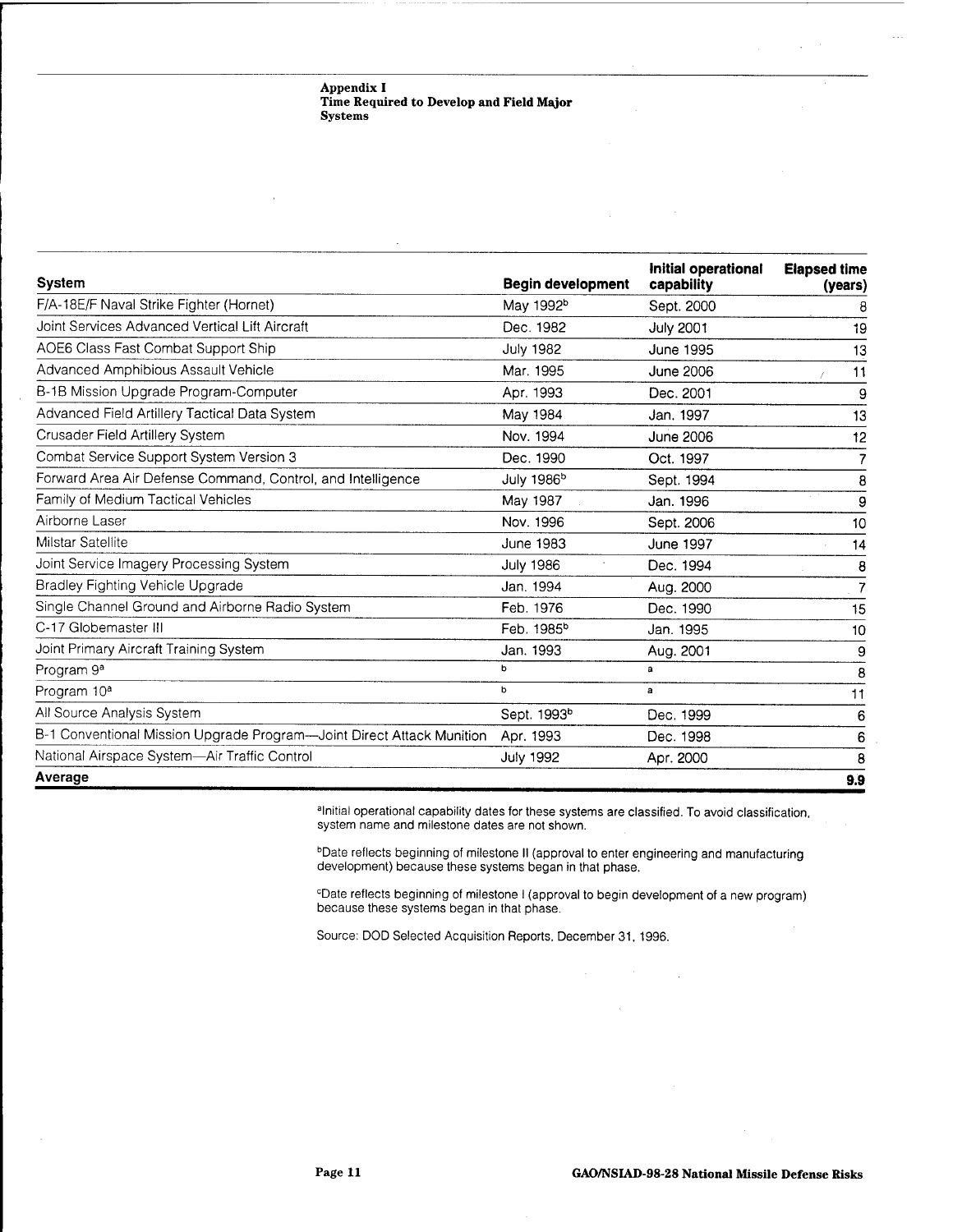### Appendix II Comments From the Department of Defense

Note: GAO comments supplementing those in the report text appear at the end of this appendix.  $\overbrace{\phantom{a}}^{a}$  OFFICE OF THE UNDER SECRETARY OF DEFENSE **30OO DEFENSE PENTAGON WASHINGTON. DC 20301-3000** COUISITION AND<br>TECHNOLOGY 14 NOV 1997 Mr. Allen Li Associate Director, Defense Acquisitions Issues National Security and International Affairs Division U. S. General Accounting Office Washington D. C. 20548 Dear Mr. Li: This is the Department of Defense (DoD) response to the General Accounting Office (GAO) draft report, "NATIONAL MISSILE DEFENSE: Schedule and Technical Risks Represent Significant Development Challenges," dated October 15, 1997, (GAO Code 707208), OSD Case 1477. The Department generally concurs that the National Missile Defense (NMD) program faces significant challenges because of high schedule and technical risks. The report is generally accurate; however, the Department feels some sections contain errors which are addressed in the attached enclosure. The Department appreciates the opportunity to comment on the draft report. Sincerely, DingMdi George R. Schneiter **Director** Strategic and Tactical Systems Enclosure **fw**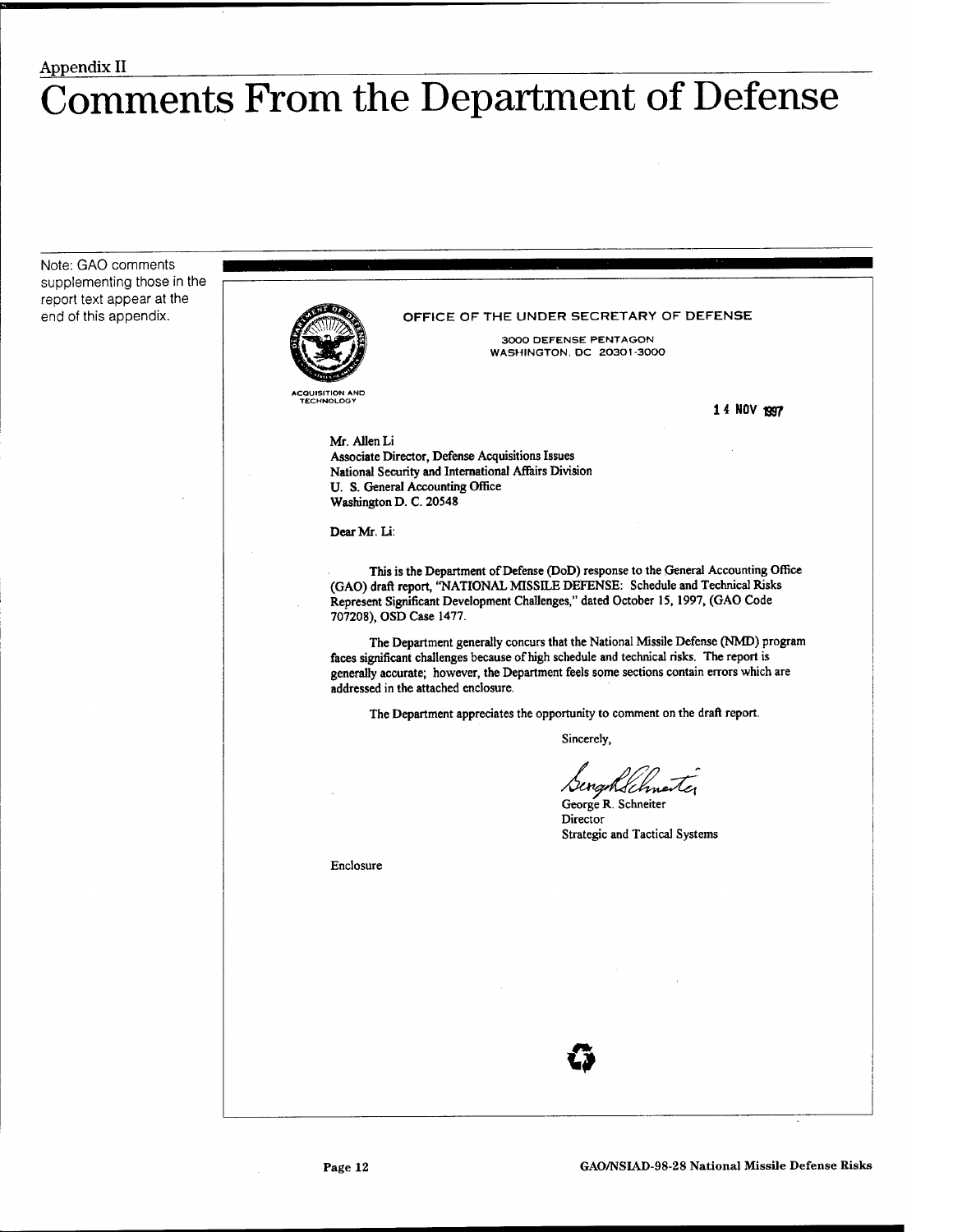| See comment 1. | "NATIONAL MISSILE DEFENSE: Schedule and Technical Risks<br>Represent Significant Development Challenges,"<br>dated October 15, 1997, (GAO Code 707208), OSD Case 1477<br>DEPARTMENT OF DEFENSE COMMENTS<br><b>Key Issues</b><br>1. The report does not acknowledge any of the successes the program has<br>had recently and appears to include somewhat outdated material. For<br>example, no mention is made of the successful flight test of an<br>Exoatmospheric Kill Vehicle (EKV) sensor against a threat representative<br>target suite earlier this year. It makes no mention of the successful<br>participation in that test of BM/C3 and early warning systems. It also<br>fails to acknowledge that the structural facilities for the prototype<br>Ground-based Radar (GBR) were completed just 1 year after ground<br>breaking and that the prototype GBR is on track to be operational by the<br>end of 1998. It provides no current status to indicate that the rest of the<br>program is on track to support the upcoming ground and flight tests prior<br>to the Deployment Readiness Review (DRR). The report implies that the<br>program was initiated in October 1996 and that no prior related work had<br>been accomplished. In fact, the current Deployment Readiness Program<br>(DRP) was a natural evolution of the Ballistic Missile Defense<br>Organization (BMDO) Technology Readiness Program (and even efforts<br>prior to that) in which many of the critical technologies were investigated,<br>lead times were defined and shortened where possible, and in which most<br>of the element design efforts were completed. |
|----------------|--------------------------------------------------------------------------------------------------------------------------------------------------------------------------------------------------------------------------------------------------------------------------------------------------------------------------------------------------------------------------------------------------------------------------------------------------------------------------------------------------------------------------------------------------------------------------------------------------------------------------------------------------------------------------------------------------------------------------------------------------------------------------------------------------------------------------------------------------------------------------------------------------------------------------------------------------------------------------------------------------------------------------------------------------------------------------------------------------------------------------------------------------------------------------------------------------------------------------------------------------------------------------------------------------------------------------------------------------------------------------------------------------------------------------------------------------------------------------------------------------------------------------------------------------------------------------------------------------------------------------------------------------------|
| See comment 2. | 2. The report implies that there are new risks from the limited flight testing.<br>The limited number of flight tests before the DRR was known when the<br>program transitioned to Major Defense Acquisition Program status and<br>has not changed. It was also known at that time that the edges of the<br>National Missile Defense (NMD) performance envelope would not be<br>tested (or even testable) in flight, due to range safety and other<br>considerations--that is, that simulations and hardware-in-the-loop would<br>be critical to demonstrating NMD system performance. No mention is<br>made of the robust ground test program that has long been underway.                                                                                                                                                                                                                                                                                                                                                                                                                                                                                                                                                                                                                                                                                                                                                                                                                                                                                                                                                                            |
| See comment 3  | 3. The comparison in calculating the number of the flight tests completed for<br>SAFEGUARD versus NMD is an apples-to-oranges comparison. The start<br>and stop points are not consistent in measuring the two programs. For<br>SAFEGUARD, the number of tests are calculated from start until<br>operational, whereas for NMD the only tests counted are the ones prior to<br>the DRR. Additionally, only tests utilizing dedicated NMD targets and<br>NMD Interceptor components are counted, not the target of opportunity                                                                                                                                                                                                                                                                                                                                                                                                                                                                                                                                                                                                                                                                                                                                                                                                                                                                                                                                                                                                                                                                                                                          |
|                |                                                                                                                                                                                                                                                                                                                                                                                                                                                                                                                                                                                                                                                                                                                                                                                                                                                                                                                                                                                                                                                                                                                                                                                                                                                                                                                                                                                                                                                                                                                                                                                                                                                        |

l,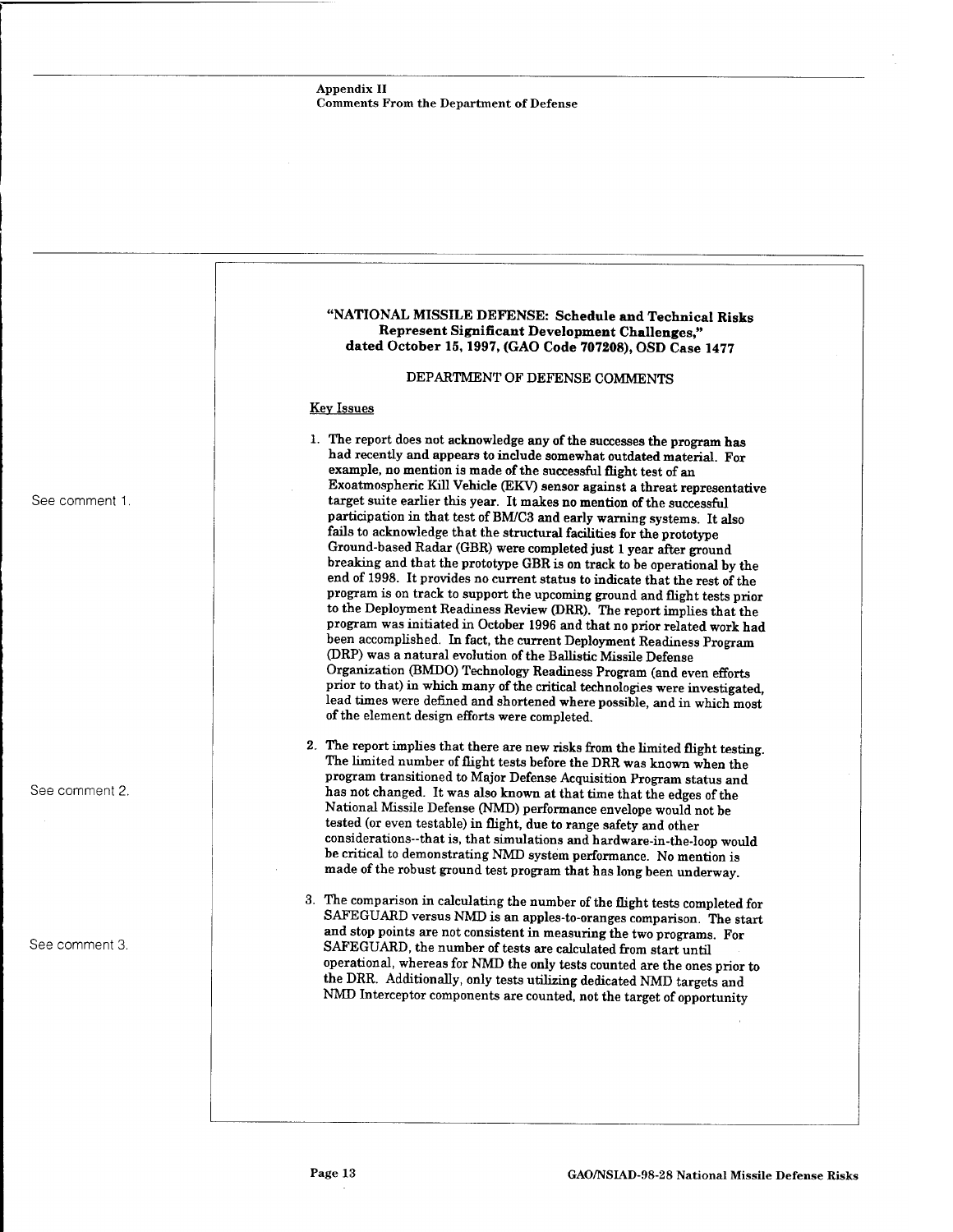